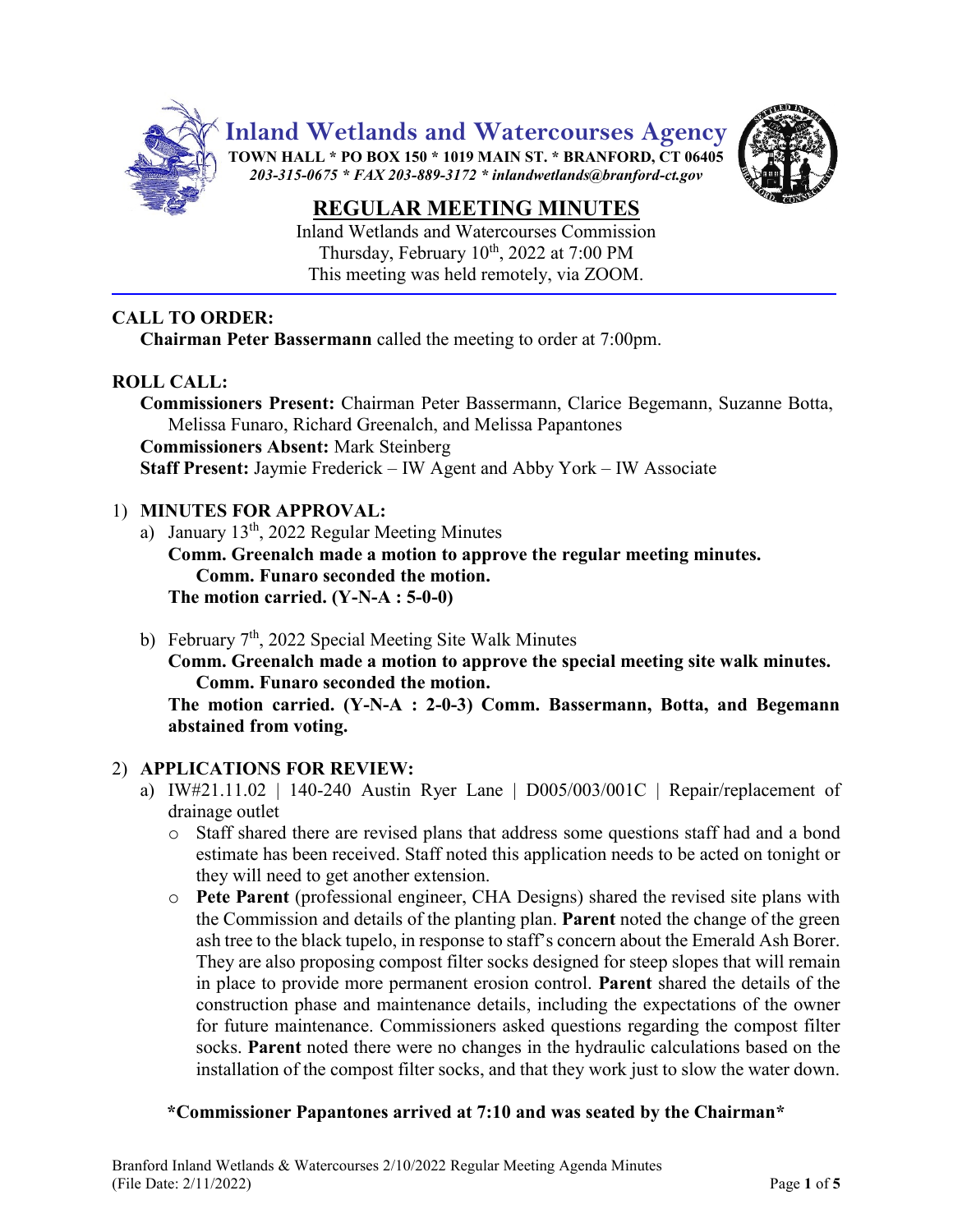- o **Parent** said the filter sock is a biodegradable, woodchip filled mesh tube, and the mesh surrounding the woodchips decomposes in 18 months to 2 years. **Parent** noted they chose the woodchip sock over the straw sock because it is a better long-term product.
- o Commissioners asked if staff reviewed the planting plan. Staff said their only concern was regarding the proposed green ash tree, which has been addressed.
- o The Commission reviewed potential conditions for approval as drafted in the staff report dated February 10<sup>th</sup>, 2022. Commissioners asked questions about the bond requirements and considered if the bond should be required for the plantings and erosion controls. Staff shared the language in the regulations that addresses this.

**Comm. Greenalch made a motion to approve the application for IW#21.11.02 for 140- 240 Austin Ryer Lane [Island View Village II] with the conditions set forth in the staff report, excluding item 3 and 5, and that the bond cover the erosion controls in addition to the plantings and monitoring.**

**Comm. Botta seconded the motion.**

**Comm. Greenalch amended the motion to include that the standard conditions and general provisions of all permits also apply.**

**Comm. Botta amended the motion.**

#### **The motion carried. (Y-N-A : 6-0-0)**

- b) IW#21.12.03 | 26, 24, & 28 Old New England Road | construction of a new, single-family home
	- o Staff said revised plans were submitted, and staff met the soil scientist and homeowner on site to determine if there were any significant trees that would need to come down in the wetland area. Staff noted the grading for the driveway extends onto 24 and 28 Old New England Road, and letters of authorization were received from both property owners stating they reviewed site plans and are okay with the activity.
	- o **David Nafis** (professional engineer, Nafis and Young Engineers, Inc.) shared the sites plans, noting the limits of disturbance. **Nafis** discussed the use of boulders to mark the wetland boundary. **Nafis** said in the areas beyond the limit of disturbance, the owners will be placing smaller stones by hand so no machinery will be used in those areas.
	- o Commissioners asked about the authorization letters. Staff noted a potential condition for approval is to create construction easements where access is needed so if the properties change hands, they will be able to complete the grading.
	- o Staff said the construction sequence was added to the site plans and some portions of silt fence will be backed with hay bales, which was requested at the last meeting.
	- $\circ$  Staff shared potential conditions for approval in the staff report dated February 10<sup>th</sup>, 2022, noting not all the conditions may be necessary. The Commission discussed how the wetland should be marked and if a bond would be required. Staff noted the typical process for bond estimates is that the permit holder submits an estimate to staff, which is then reviewed and if there are any issues, the Commission can review it further.

# **Comm. Greenalch made a motion to approve IW#21.12.03 for 26 Old New England Road with the conditions set forth in the staff report, that the date on condition #8 be changed to be February 9th, and that the approval include the standard conditions and general provisions of all permits.**

**Comm. Botta seconded the motion.**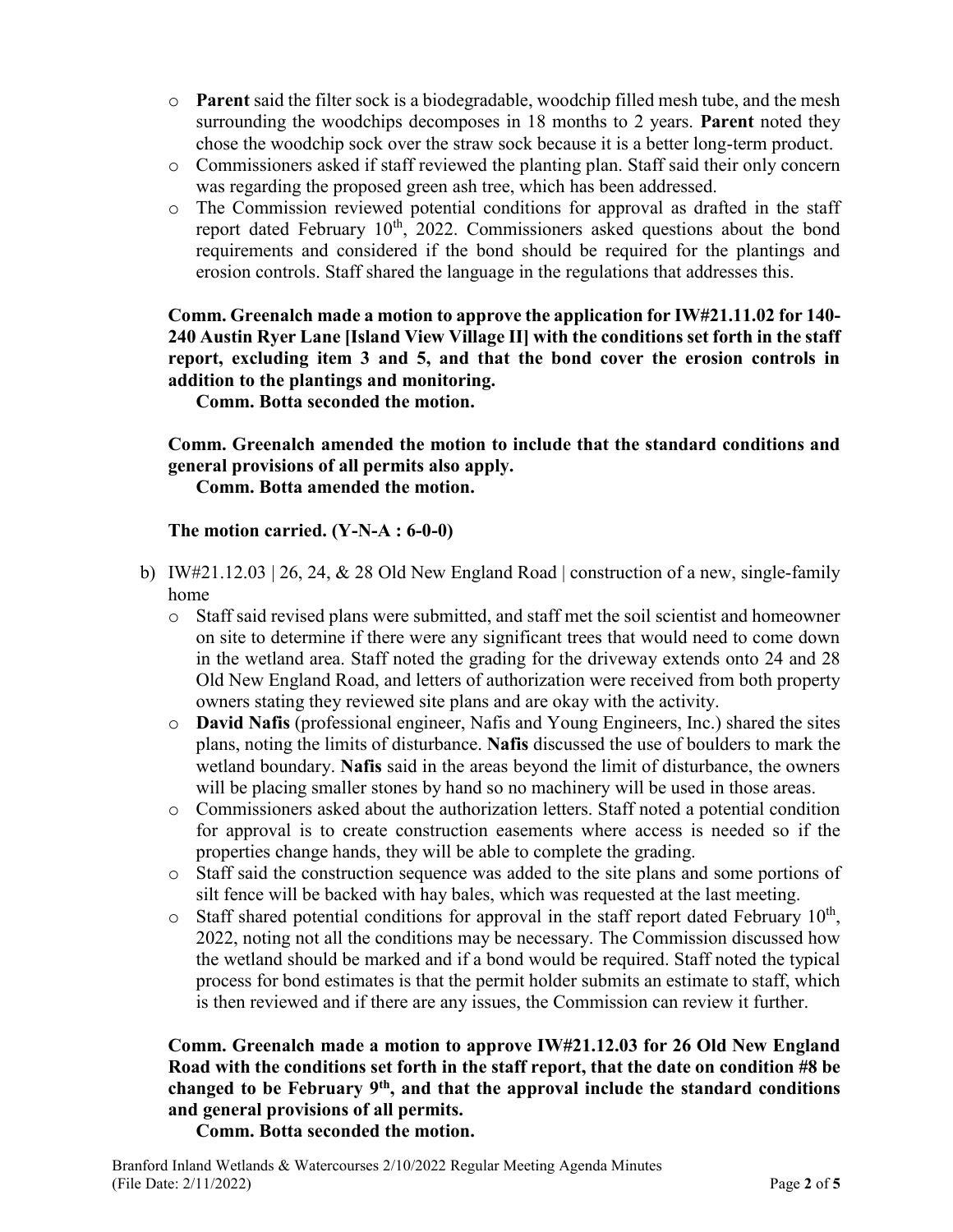### **Comm. Greenalch amended his motion to note that the erosion controls shall be included in the bond.**

**Comm. Botta accepted the amendment.**

#### **The motion carried. (Y-N-A : 6-0-0)**

- c) IW#22.01.01 | 2 Sandra Drive | replacing ineffective/broken drainage lines and leveling low spots in lawn
	- o Staff reminded the Commission of the site walk that took place and said they received revised sketches from the applicant. Staff then shared photos from the site walk.
	- o **Christopher Burr** (contractor) was present on behalf of the homeowners. **Burr** discussed the plans for the dry well, noting they may eventually want to top it with soil and seed it, but for right now, the plan is to level it with gravel. Staff noted the silt fence needed to be re-stapled and toed in. **Burr** noted that the silt fence had been fixed.
	- o Staff said the homeowners are requesting the requirement of a wetlands investigation be waived. Staff shared the language regarding requirement a wetlands investigation. Staff noted they cannot require someone delineate wetlands that are not on their property. Staff shared they believe the activity took place in a preexisting lawn area.
	- o The Commission discussed requiring a soils investigation. **Burr** noted the Commission previously discussed not requiring a wetlands investigation since the activity was in a lawn area. Commissioners stated they may be comfortable waiving the requirement.
	- o The Commission asked **Burr** questions regarding the drywell. **Burr** noted the drywell was preexisting. **Burr** stated they aren't trying to change the pitch of the yard, they just want to create a firm base. **Burr** reiterated their plan is to place 3/4" trap rock, place soil on top, and reestablish the lawn. Staff then shared the sketches provided by the applicant with the location of the activity, the property boundaries, the approximate distance to the wetland area, based on the US Fish and Wildlife map.
	- o Staff shared potential conditions of approval in the staff report with the Commission.

**Comm. Botta made a motion to approve IW#22.01.01 at 2 Sandra Drive, waiving the wetlands investigation requirement based off the information available through the Town GIS and the US Fish and Wildlife map and since the activity is within existing lawn area, with the conditions outlined in the staff report dated February 10th , 2022, along with the standard conditions and general provisions of all permits.**

**Comm. Greenalch seconded the motion.**

**The motion carried. (Y-N-A : 6-0-0)**

### 3) **ENFORCEMENT:**

- a) NOV | Island View Village Condominium | drainage maintenance required
	- o Staff said since the permit regarding this NOV was issued earlier in the evening, this item has been addressed. Commissioners asked if the NOV should remain until the work is complete. Staff stated it would be best practice to close out the NOV and, if the permit conditions are not complied with, a new enforcement action can be issued.
- b) NOV | 113 Flax Mill Rd | placement of woodchips within upland review area resulting from removal of storm damaged trees
	- o Staff said the property owner requested the Commission reconsider the requirement of a wetlands investigation. Staff had told the property owner that the Commission may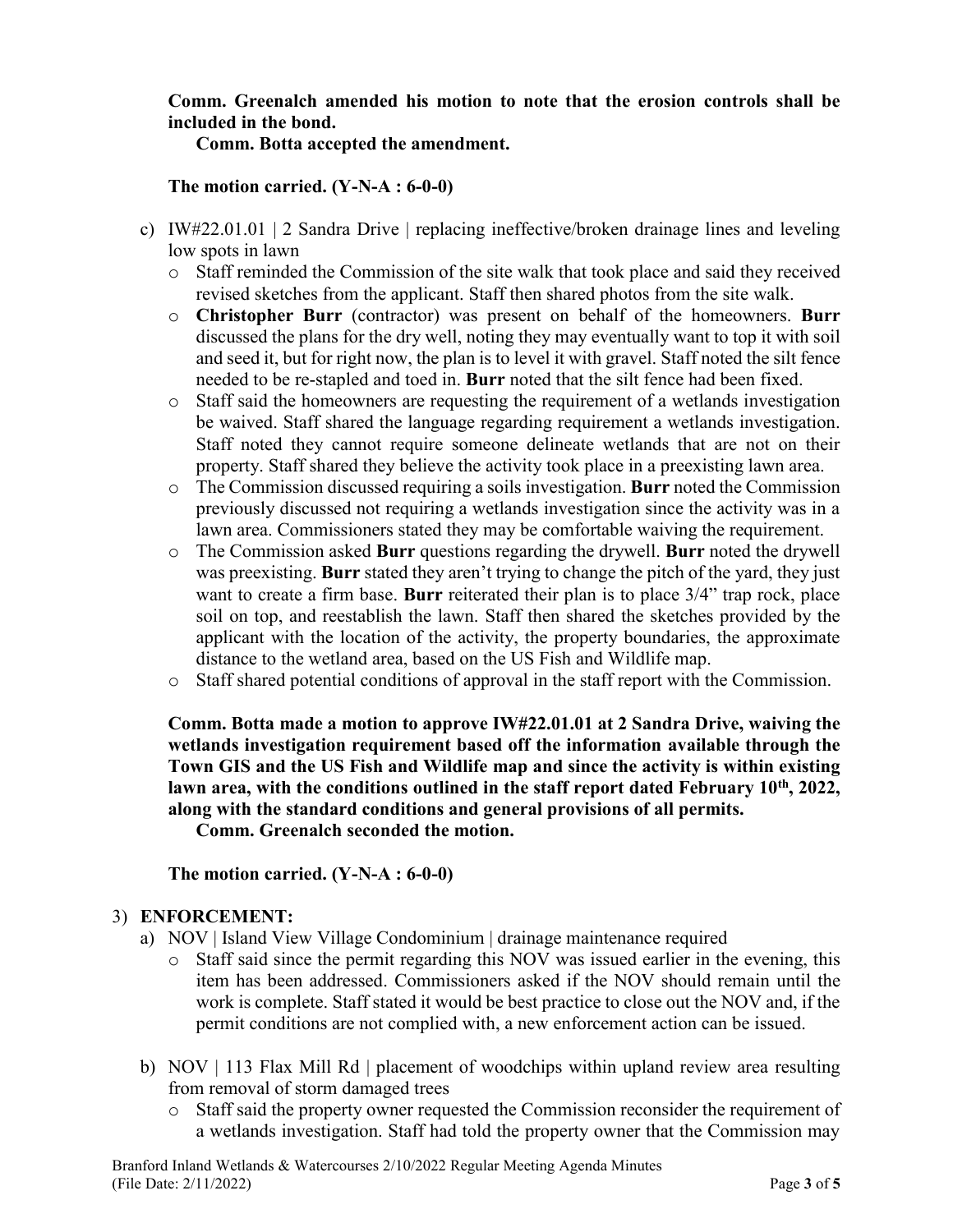consider doing a site walk and/or staff can do a follow-up inspection since there have been rain events. Staff noted if the Commission were to waive the requirement, they could require that before any new activity, wetlands investigation would be required.

- o **Maisie Krischtschun** (homeowner) was present to discuss the request, and noted their concerns regarding the quotes received from soil scientists. Staff reminded the Commission of the activity and shared the photos. Staff said the previous violation was in 2017 and no guidance had been given regarding clearing of damaged trees. Staff shared a GIS map of the property and pointed out the approximate location of the wetland. **Krischtschun** said they have no future plans for cutting and they are aware they will need to get permission from the Agency.
- o Commissioners stated they would be comfortable having the Agent view the conditions on site and reporting back to the Commission for them to make the determination.
- c) NOV | 11 Pond View Terrace | placement of woodchips within upland review area resulting from removal of storm damaged trees within conservation easement
	- o Staff said they became aware of the activity a while back and they met on site with the property owner. Staff shared a GIS map with the Commission, pointing out the Branford Land Trust property and conservation easement and shared their concerns with the Commission regarding the health of the trees and the possible activity within the conservation easement. Staff shared photos taken on site. Staff then shared the subdivision site plans and the conservation easement language included in the plans. Staff shared the letter sent on January 6<sup>th</sup>, 2022. **Scott Penner** (homeowner) shared the details of the clearing that took place, noting it was done in response to storm damage to the trees. **Penner** said they don't want to do any further clearing. Staff noted the conservation easement area is stable, but it is not in its natural state.
	- o Commissioners said they believe there should be a return to the natural state. **Penner** reiterated the clearing was only done in response to storm, and the only trees cleared were those damaged by the storm. Commissioners said they could allow the area grow to back in, maintain it as meadow, or replant it, and said the homeowner could talk with staff about creating a plan for the maintenance of the area. Further discussion was had regarding the expectation of the homeowner to maintain conservation easement.
	- o Staff stated it seems as though the Commission would be comfortable with the homeowner maintaining the disturbed area of the conservation easement as a meadow. Staff said they would be able to supply the homeowner with resources to come up with a plan for the maintenance of the area. The Commission determined that they would like to review the homeowner's plan at the March meeting.

### 4) **OTHER BUSINESS:**

- a) IW#18.05.04 | 173 Clark Ave | permit modification | residential addition
	- o Staff shared the details of the permit modification, noting the addition is a smaller footprint than initially proposed and it is further from the wetland. Staff also noted that there were some changes to the stormwater system. Staff then shared the site plans that were approved and the proposed modifications.

# **Chairman Bassermann made a motion for IW#18.05.04 173 Clark Avenue to grant the modification request.**

**Comm. Botta seconded the motion.**

#### **The motion carried. (Y-N-A : 6-0-0)**